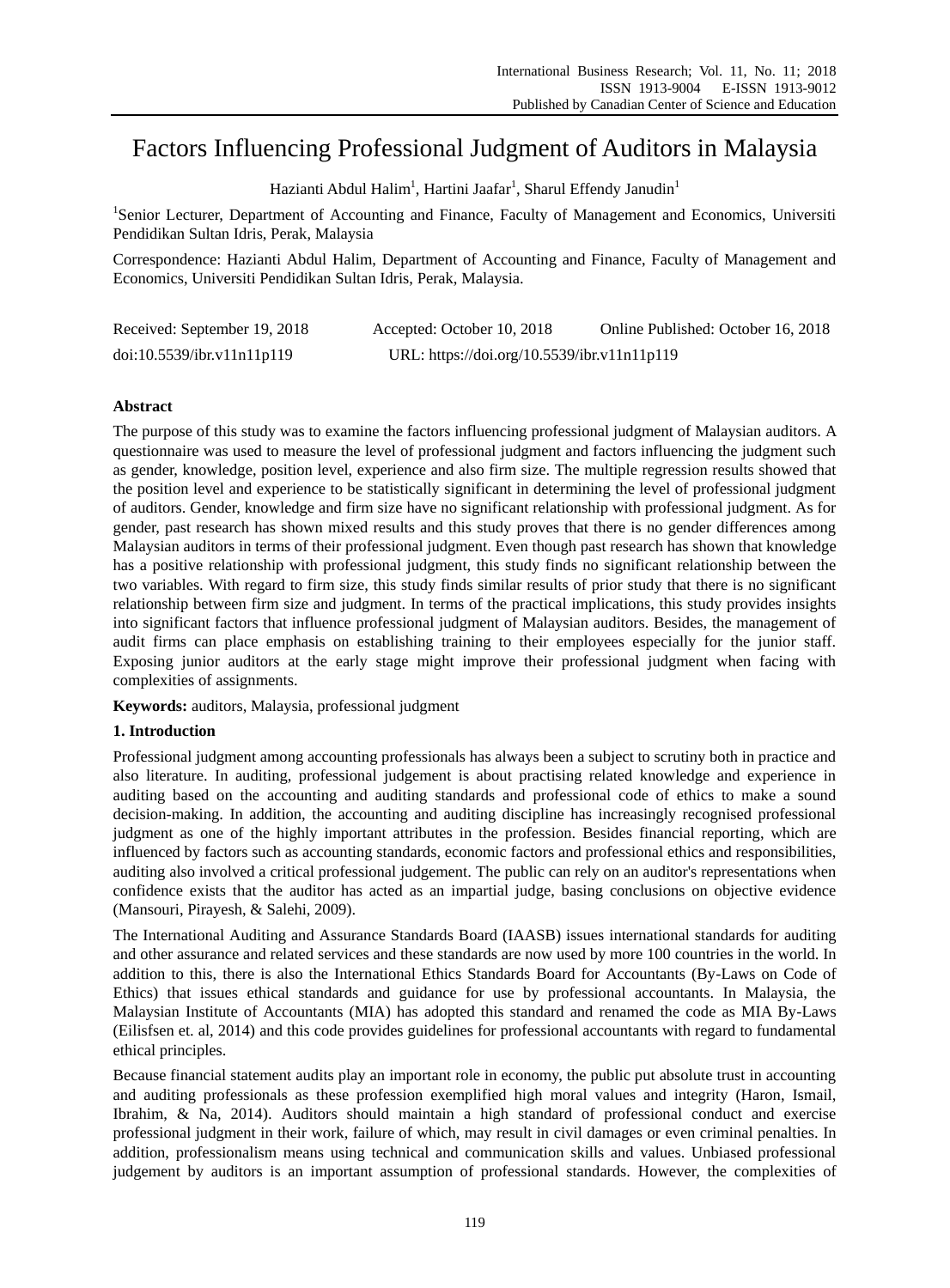today's accounting and auditing process become one of the serious challenges to auditors (Heyrani, Banimahd, & Roudposhti, 2016).

Prior research has documented that there are various factors that could influence how auditors exercise their professional judgement. For example, personal characteristics such as gender influences how auditors behave. For example, with regard to higher ethical values female are less likely to engage in unethical behaviour as compared to male (Haron et al., 2014). In addition to gender, cultural factors such as different races also influence the behaviour of auditors (Patel, Harrison, & McKinnon, 2002). Besides personal characteristics, factors such as audit work environment, auditor's independence, audit evidences and the process of decision making do influence professional judgment of auditors. Therefore, it is argued in this study that there are different factors that could influence how auditors in Malaysia exercise their professional judgment, particularly in addressing the new auditor's report with the new key audit matters. Therefore, the objectives of this study are (i) to examine the level of professional judgment of auditor and (ii) to identify the factors influencing professional judgment of auditors in Malaysia, namely gender, culture, firm size, position level and experience. In order to achieve these objectives, six research questions are formulated which are:

- 1) What is the level of professional judgment of Malaysian auditors?
- 2) Does gender influence professional judgment of Malaysian auditors?
- 3) Does knowledge influence professional judgement of Malaysian auditors?
- 4) Does position level influence professional judgement of Malaysian auditors?
- 5) Does experience influence professional judgement of Malaysian auditors?
- 6) Does firm size influence professional judgement of Malaysian auditors?

This study makes important theoretical contributions. This is because it extends the literature of factors influencing professional judgement of auditors by providing information on experience and also position level of auditors particularly among Malaysian auditors. From a practical perspective, this research is expected to benefit the professional accountants and also auditors as best practices mechanisms can work toward effective professional judgement. This research benefits the regulatory bodies such as MASB and MIA in order to help them strengthening the profession.

#### *1.1 Literature Review*

With regard to professional judgment of auditors, a stream of research has been conducted to determine the level of professional judgment and its various contributing factors. These studies have examined factors such as personal characteristics and experience of auditors, firm size, and also position level regarding what and how these factors influenced auditors" professional judgement. However, prior studies provide inconsistent results regarding the factors related to professional judgment. Therefore, further investigations are necessary so that issues that hinder the consistencies of results can be addressed and more conclusive evidence can be drawn.

In essence, the principles-based approach requires accountants to make professional judgments on the substance rather than their legal form (Agoglia, Doupnik, & Tsakumis, 2011; Psaros & Trotman, 2004). Bennett, Bradbury, & Prangnell (2006) argued that a relatively more principles-based standards regime requires professional judgment at both the transaction level (substance over form) and at the financial statement level ("true and fair view" override). This is because the IFRS require exercise of more professional judgement. Judgement has always been a critical issue of both the preparation and of audits of financial statements. In this regard, concerns about the subjectivity and possible variability of accountants' judgements cast some doubt on the operational effectiveness of the conceptual approach. Some has also argued that to some extent principles-based approach leads to biased financial reporting (Bennett et al., 2006). This is due to the fact that the IFRS allow preparers to apply judgement in selecting reporting methods, estimates and disclosures that match firms" underlying economics. The use of judgement, however, also presents the opportunity for management to select methods and estimates to achieve desired earnings figure (Smieliauskas, 2012).

## *1.2 Factors Influencing Professional Judgement*

Prior research documented that there are various factors that can be associated with good professional judgement. According to Emby & Gibbins (1987) expectation, outcome, and justification perspectives on judgment quality are among factors that influence the accountants' judgement. From the perspective of public accountants, they see these factors as important in defining good judgment with variations related to position (level of responsibility). This study is supported by Ponemon (1990) who documented that there is an association between the way in which auditors resolve dilemma and their position level. Although the primary focus of good auditor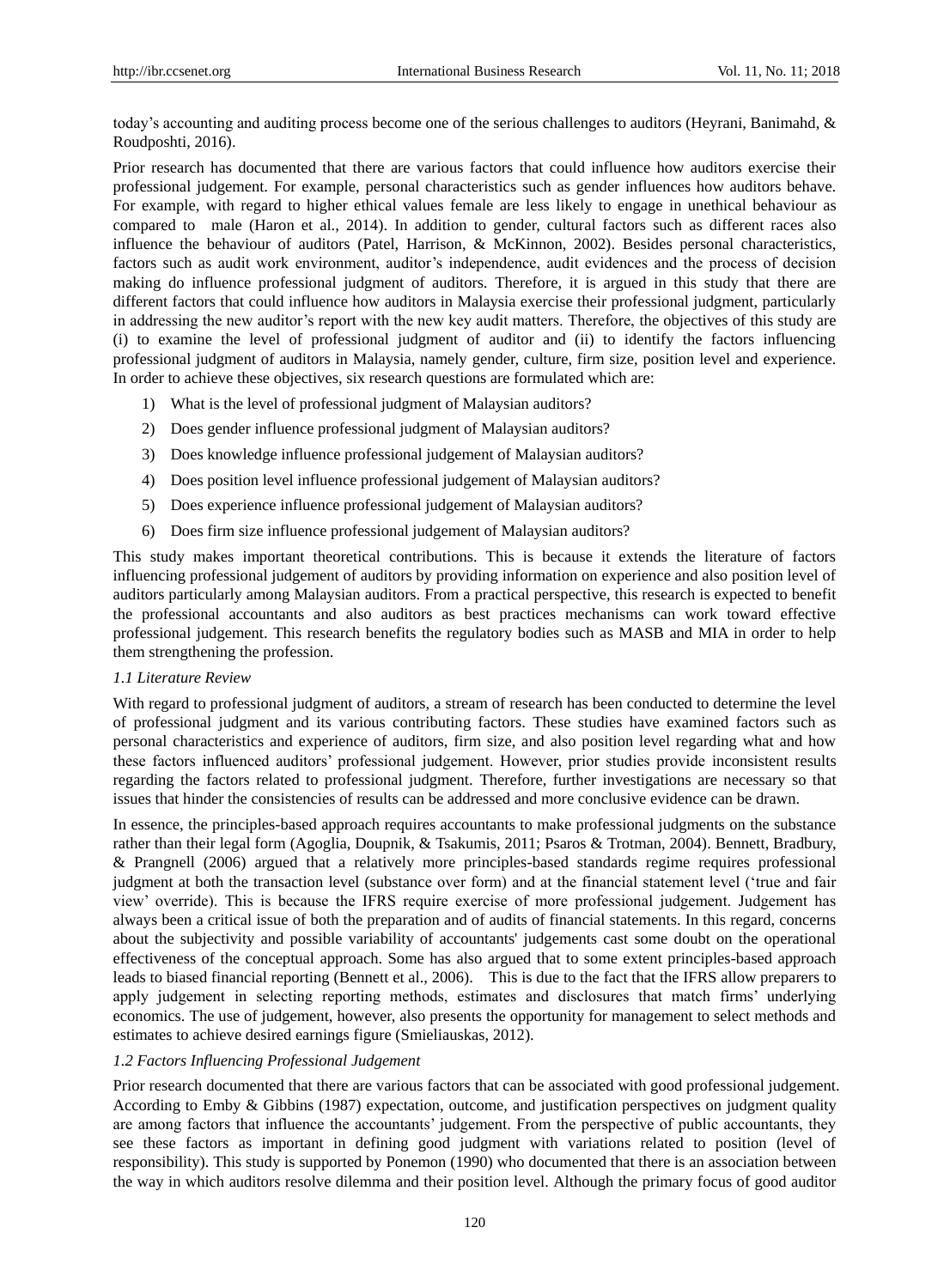judgments and audit quality is at the early stage, the current regulatory environment and the structure of audit firms are of increased importance in influencing those judgments. These factors also influence the independence and professional scepticism of auditors and how audit evidence combines with auditor knowledge, traits, and incentives to produce judgments that reflect professional scepticism (Wedemeyer, 2010).

#### 1.2.1 Gender

Auditor judgment is observed as one of the most important elements of a financial statement audit and defined as "any decision or evaluation made by an auditor, which influences or governs the process and outcome of an audit of financial statements" (Wedemeyer, 2010). Auditors use their judgments when they make major decisions such as: "(1) the assessment of the risks of material misstatements of financial statements, including the potential effects of fraud, bias and business risk; (2) the identification, performance and assessment of audit procedures to address those risks; (3) the evaluation of audit evidence to determine the quality and meaning of that evidence and to assess the need for additional evidence based on the process; and (4) the formation of an opinion on the financial statements and the decision whether or not to express that opinion" (Wedemeyer, 2010).

Gender has typically been treated as a personal characteristic or an indicator which is supposed affect both affective and continuous commitment. In other words, the influence of some organisational practices may be different for men and women (Haron et al., 2014). For example Fumagalli et al. (2010) find that moral judgment does differ between gender. In addition to that, Shawver and Clements (2015) indicate that female accountants were more sensitive to business situations involving earnings management and viewed earnings management actions as less ethical than male accountants. In a study involving 166 participants from business classes, Barnett, Brown, and Bass (1994) examined the ethical judgments of the students regarding 24 business-related scenarios. These scenarios included, amongst others, "a worker passing blame for errors to an innocent co-worker, a worker claiming credit for someone else"s work, an employee following management directives and not informing an auto manufacturer about a faulty component part, a manager authorizing a subordinate to violate company rules, a management decision that violates the privacy of subjects during a marketing research study" (Barnett, Brown & Bass, 1994, p.335). The results of their study showed significant differences in the ethical judgments of participants based on gender in 22 of the 24 cases, with male students judging all the actions described in the scenarios to be less unethical than the female students. These gender differences, as Barnett, Brown, and Bass (1994) further explained, indicated that males" moral development might be slower than that of females, or that males" approach towards moral dilemmas might be more pragmatic.

Previous behavioural accounting research focusing on gender differences in auditors" judgments has produced mixed results. While some researchers have seen no differences in judgments between male and female auditors (Haron et al., 2014; Jamilah, Fanani, & Chandr, 2007; Ponemon, 1990; Setiawan, 2018) others have found empirical evidence of significant gender differences in decision-making processes (Chung & Monroe, 2001, Pajouh & Martin, 2018). A study on auditors by Chung & Monroe (2001) find that gender plays an important role with regard to audit judgment. It was argued that female auditors were more accurate as compared to their male counterparts. It can be argued that this lack of gender differences may be caused by work-related socialisation, occupational roles, similar training, the structure of the business world, and professional standards.

#### 1.2.2 Knowledge

A considerable amount of research associated with auditor judgment has produced several concerns about how knowledge might affect the approach to audit judgment and to help auditors in better decision making (Mala & Chand, 2015). Auditors acquire knowledge through education, training, and experience (Bhattacharjee & Moreno, 2002). In this regard, a considerable amount of research have been carried out to determine how audit tasks are carried out and what kind of education and training would assist individuals, which include how knowledge might affect the approach to judgment and help in better decision making (Mala & Chand, 2014).

#### 1.2.3 Position Level

Studies on ethical behaviour found that individuals of higher rank have a stronger sense of obligation to their profession than those in a lower rank. This means the attention to ethical principles increases as the level of responsibilities increases. In earlier study, Ponemon (1990) investigate possible relationship between moral reasoning and position and found that auditors" position level in the firm influence ethical reasoning and judgment. This is because, according to the study, higher position means auditors pays more attention to external forces such as firm"s profit. Moreover, auditors who hold a higher position such managers and partners display greater management skills than auditors of lower position. However, (Haron et al., 2014) find no significant relationship between position level and ethical judgment.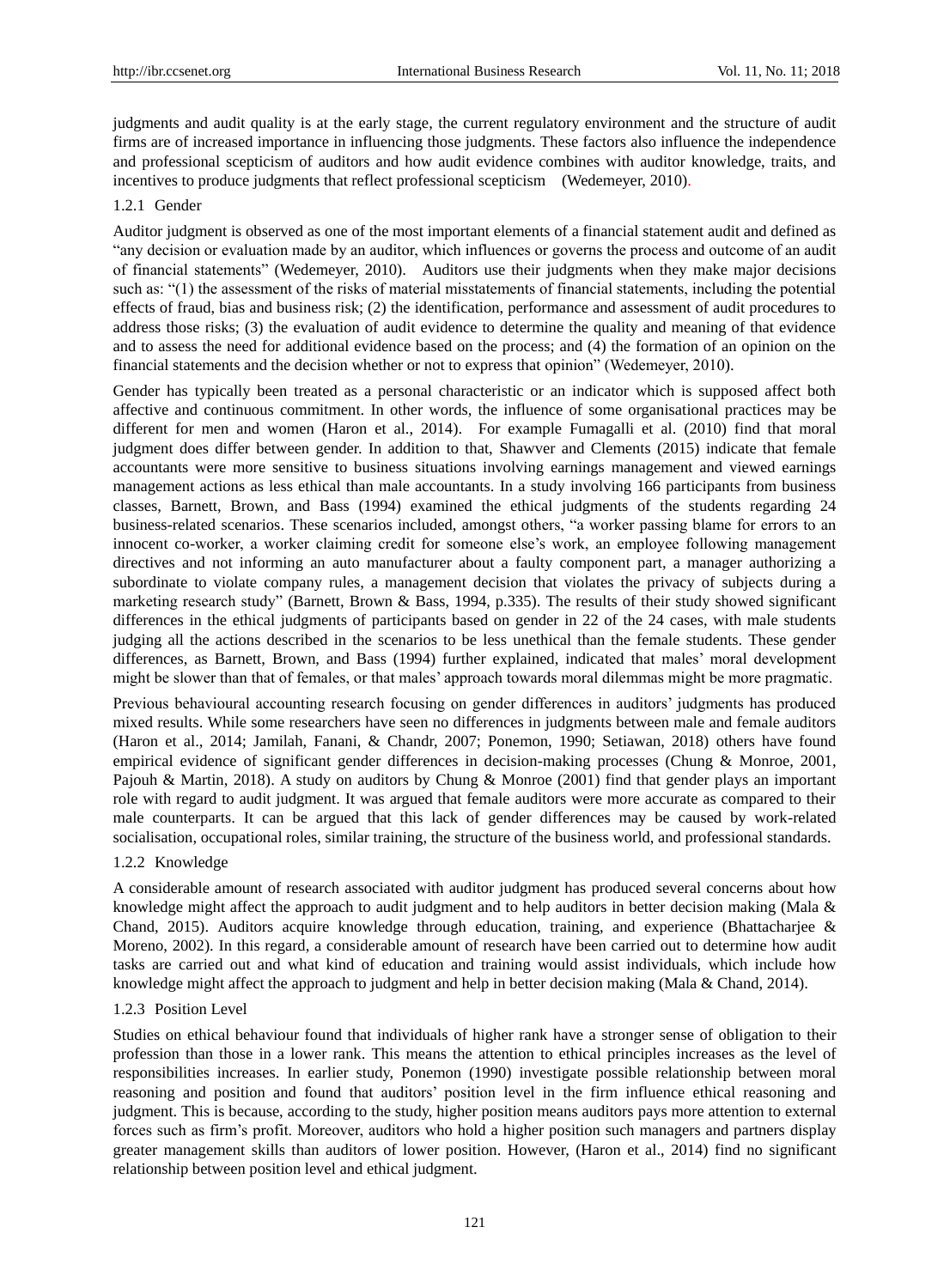## 1.2.4 Experience

Besides knowledge and position level, experience has also been identified as possible factors that may influence an auditor's performance. Bonner (1994) note that although experienced auditors have a stronger performance than auditors with less experience and knowledge, they provide a better explanation for the difference in their performance. In addition, Libby & Frederick (1990) find that experienced auditors have a more complete understanding of the errors in the financial statement and are able to explain them. They conclude that experienced auditors can reach a proper conclusion more quickly than their less experienced colleagues.

In another study, Bhattacharjee & Moreno (2002) find that more experienced auditors are able to ignore irrelevant information while making judgment while less experienced auditors are not. Less experienced auditors incorporated irrelevant negative information into their judgment, resulting in higher risk assessment ratings. Quite recently, Farma, Karamoy, & Datu (2016) ; Limen, Karamoy, & Gamaliel (2017) and R 6s-figueroa & Este (2013) examine whether experience could affect the professional judgment of auditors during the planning phase of an audit. However, they discover that experience does not significantly affect professional judgment. In other words, auditors with less experience does not seem to have a significant difference on professional judgment.

## 1.2.5 Firm size

Some studies argue that how auditors behave including their independence is influenced by the size of audit firms (Abu Bakar & Ahmad, 2009). These studies observed that as the number of dilemmas faced by small firms" personnel increases, the level of moral reasoning increases (Clarke et al 1996). Generally, small audit firm do not have formal in-house training on which to rely. However, Sweeney (1995) find that firm size is not related to moral practice and judgment. Likewise, Haron et al. (2014) find no significant relationship between firm size and ethical judgment.

## *1.3 Hypotheses Development*



## Figure 1. Theoretical Framework

Figure 1 shows the theoretical framework for this study. Based on the theoretical framework of the current study, five general hypotheses are developed.

## 1.3.1 Professional Judgment and Gender

Findings related to the influence of gender on professional judgment are mixed. Some studies have suggested that with regard to professional judgment, women are more prominent, whereas others have reported that gender and professional judgement are not correlated. Based on the discussion presented in the previous section, findings regarding gender and professional judgment are mixed and, therefore, this hypothesis is proposed:

*H1: Gender influence the level of professional judgment of Malaysian auditors.*

## 1.3.2 Professional Judgment and Knowledge

A considerable amount of research have been carried out to determine how audit tasks are carried out and the types of education and training would assist individuals, or how knowledge might affect the approach to judgment and help in better decision making (Mala & Chand, 2014). Therefore, the next hypothesis is proposed:

*H2: Knowledge and the level of professional judgment of Malaysian auditors are positively related.*

## 1.3.3 Professional Judgment and Position Level

As previously discussed, many studies on ethical behaviour found that individuals with higher position have a stronger sense of commitment or obligation to their profession than those in a lower position. Therefore, the following hypothesis is proposed:

*H3: Position level and the level of professional judgment of Malaysian auditors are positively related.*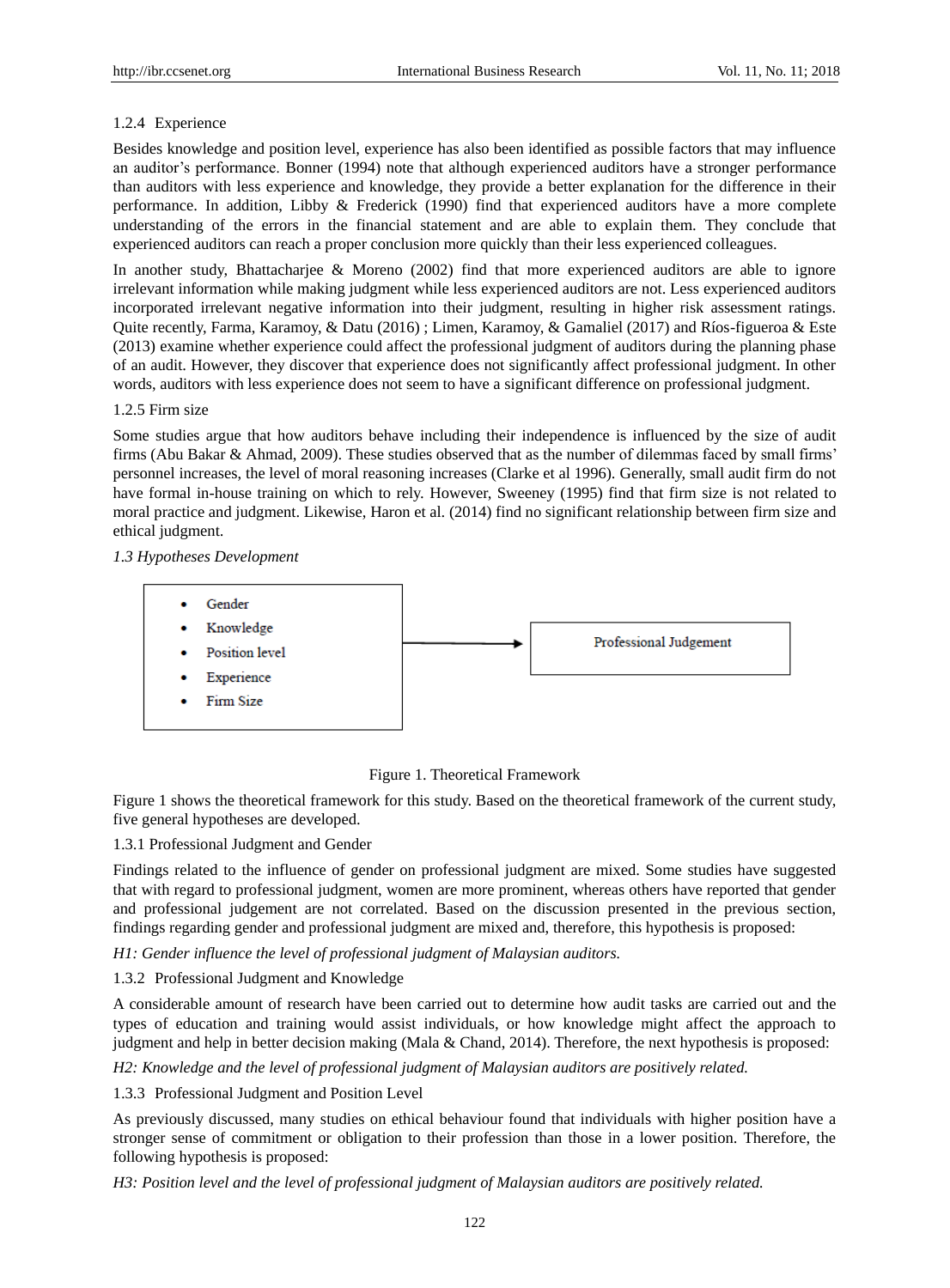## 1.3.4 Professional Judgment and Experience

In this study, we consider whether the number of years of experience of auditors influence their level of professional judgment. This is because some studies conclude that experienced auditors perform better than their less experienced colleagues. Therefore, the following hypothesis is proposed:

*H4: Experience and the level of professional judgment of Malaysian auditors are positively related.*

## 1.3.5 Professional Judgment and Firm Size

As previously discussed, some studies argue that behaviour of auditors is influenced by the size of audit firms. They highlighted that as the number of dilemmas faced by small firms" personnel increases, the level of moral reasoning increases. Therefore, the following hypothesis is proposed:

*H5: Firm size and the level of professional judgment of Malaysian auditors are positively related.*

#### **2. Method**

Data were collected using survey questionnaire administered to the following groups: senior auditors, junior auditors and audit managers of audit firms in the Klang Valley area. The questionnaires were distributed during May to July 2018. A total of 55 usable responses were received. The questionnaires consist of three sections. Section A requires demographic information such as gender, age, religion, years of experience, professional qualification, position level and also company category. Section B measures knowledge and Section C measures professional judgment. Four statements measure knowledge and eight statement measures professional judgment. These sections require respondents to choose the appropriate response from the 5-point Likert scale from one (strongly disagree) to five (strongly agree). The responses derived from the questionnaires are coded, entered and analysed by using the SPSS statistical package. The questionnaire was pilot tested by administering the questionnaire to final year accounting students in one of public universities in Malaysia. Their feedback was recorded and several additional changes were made. A reliability test was carried out to ensure the internal consistency of the instrument. All items possessed Cronbach"s Alpha"s value of more than 80% and this indicates that the internal consistency of the instrument is good and therefore, acceptable.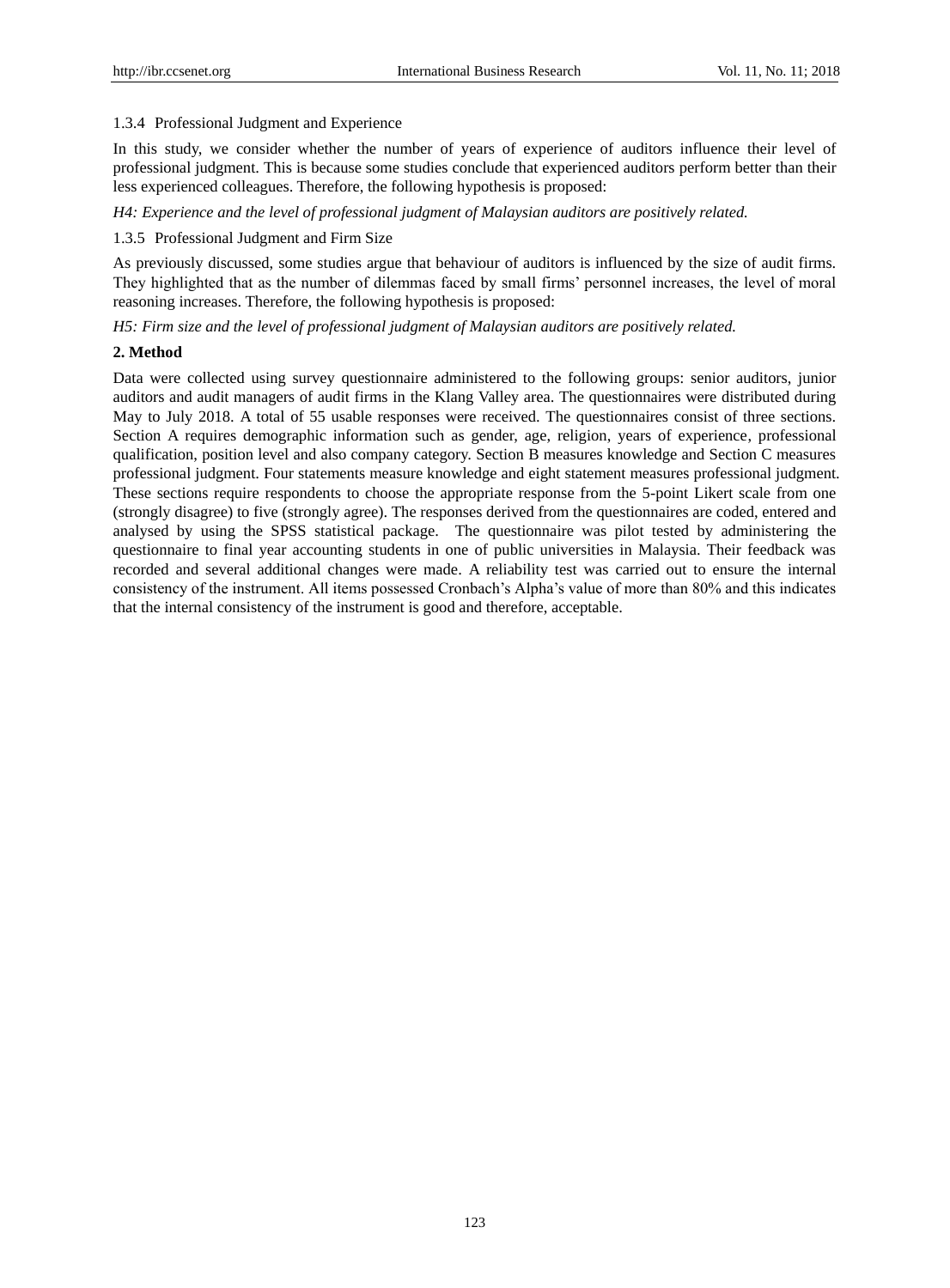#### **3. Results**

## *3.1 Profile of Respondents*

Table 1. Profile of Respondents

| Demographic Variables            | Category                   | Frequency (n=53) | Percentage (%) |
|----------------------------------|----------------------------|------------------|----------------|
| Gender                           | Male                       | 17               | 32.1           |
|                                  | Female                     | 36               | 67.9           |
| Race                             | Malay                      | 40               | 75.5           |
|                                  | Chinese                    | 9                | 17             |
|                                  | Indian                     | 4                | 7.5            |
| Religion                         | Islam                      | 40               | 75.5           |
|                                  | <b>Buddhism</b>            | 5                | 9.4            |
|                                  | Hinduism                   | 4                | 7.5            |
|                                  | Christianity               | 4                | 7.5            |
| Age                              | Below 26                   | 35               | 66             |
|                                  | $26 - 31$                  | 10               | 18.9           |
|                                  | $31 - 35$                  | 2                | 3.8            |
|                                  | $36 - 40$                  | 4                | 7.5            |
|                                  | Above 40                   | $\overline{2}$   | 3.8            |
| Highest Level of Education       | Degree                     | 40               | 75.5           |
|                                  | <b>Masters</b>             | 2                | 3.8            |
|                                  | Professional Qualification | 11               | 20.8           |
| Professional Qualification       | None                       | 28               | 52.8           |
|                                  | Less Than 2                | 16               | 30.2           |
|                                  | More Than 2                | 9                | 17             |
| Years Being Members of MIA       | Non Member                 | 41               | 77.4           |
|                                  | Less Than 4                | 5                | 9.4            |
|                                  | 4 - 6                      | $\overline{2}$   | 3.8            |
|                                  | $7 - 9$                    | $\overline{2}$   | 3.8            |
|                                  | More Than 9                | 3                | 5.7            |
| <b>Position Level</b>            | Junior                     | 35               | 66             |
|                                  | Senior                     | 12               | 22.6           |
|                                  | Manager                    | 6                | 11.3           |
| <b>Income</b>                    | RM 3,000 and below         | 36               | 67.9           |
|                                  | RM 3,001 - RM 4,000        | 6                | 11.3           |
|                                  | RM 4,001 - RM 5,000        | 4                | 7.5            |
|                                  | RM 5,001 - RM 6,000        | 1                | 1.9            |
|                                  | RM 6,001 and above         | 6                | 11.3           |
| Years working in Present Company | Less than 2                | 42               | 79.2           |
|                                  | $2 - 3$                    | $\overline{2}$   | 3.8            |
|                                  | 4 - 6                      | $\overline{7}$   | 13.2           |
|                                  | $7 - 9$                    | $\mathbf{1}$     | 1.9            |
|                                  | More than 9                | 1                | 1.9            |
| Years Being an Auditors          | Less than 4                | 41               | 77.4           |
|                                  | 4 - 6                      | 7                | 13.2           |
|                                  | $7 - 6$                    | 3                | 5.7            |
|                                  | More than 9                | $\overline{2}$   | 3.8            |
| Company Category                 | <b>Big Four</b>            | 13               | 24.5           |
|                                  | Non - Big four             | 40               | 75.5           |

Table 1 shows that 33% of the respondents are male and 67% female. Based on the table, almost 80% of the respondents are Muslim. The respondents are mostly below 26 years old and possessed a degree. Around 20% of the respondents possessed professional qualifications. In addition to that, 66% of the respondents hold junior position and 34% hold senior and managerial position. This explains the number of years of experience because 77% of the respondents have less than four years as auditor. Finally, 25% of the respondents are from Big Four firms and the remaining are from Non-Big-Four firms.

## *3.1 Mean Value of Professional Judgment*

Section C has eight statements that measure the level of professional judgement of the respondents. Respondents were asked to rate their responses through a 5-point Likert scale of one (strongly disagree) to five (strongly agree).

## *3.2 Hypotheses Testing*

*Multiple Regression Analysis*

The basic model is:

PROFJUDG=  $β0 + β1$  GENDER +  $β2$  KNOWLEDGE +  $β3$  POSITION LEVEL +  $β4$  EXPERIENCE +  $β5$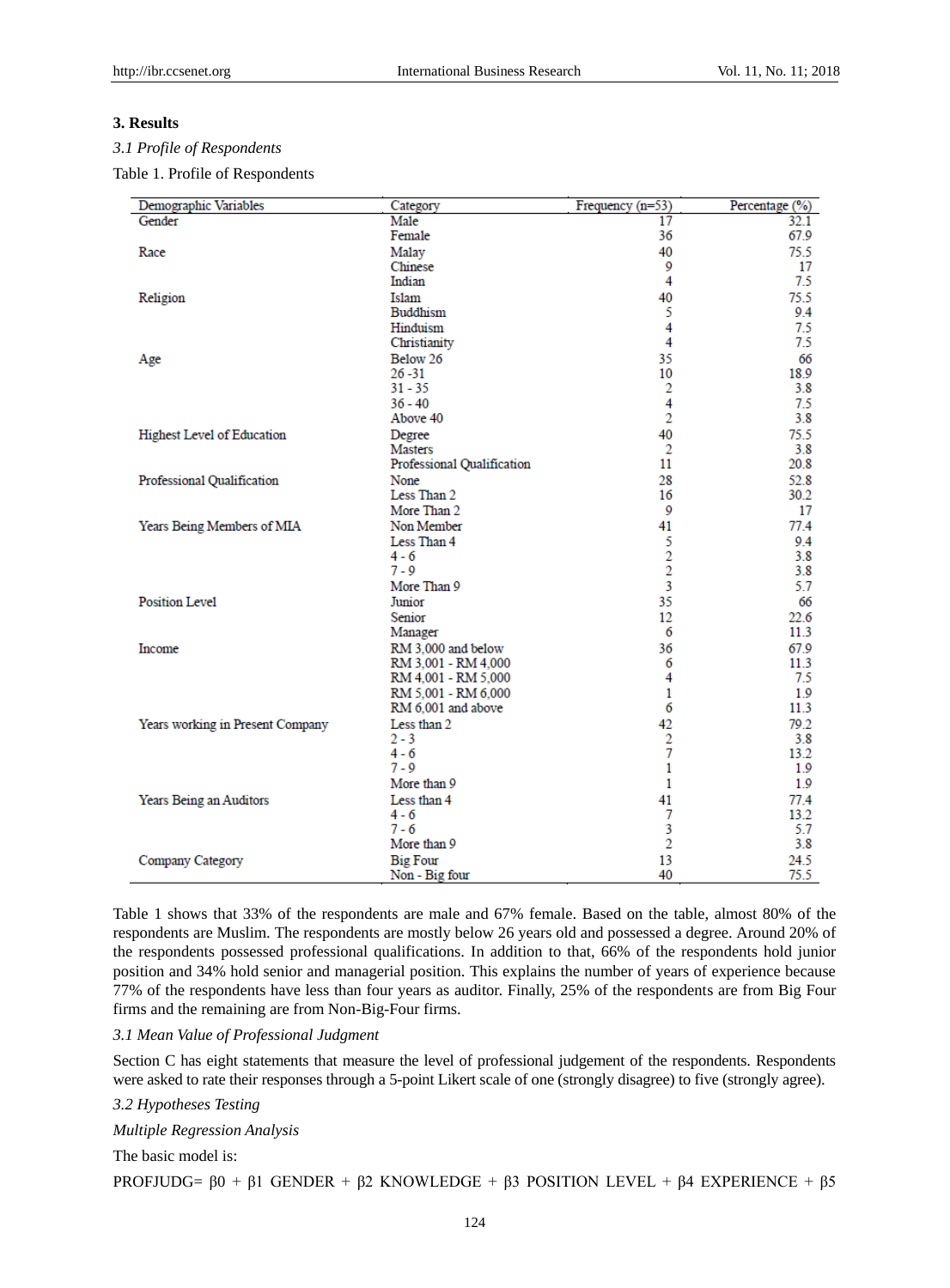#### FIRM SIZE +  $\epsilon$

All assumption of the model, including the normality of the error term, homoscedasticity, autocorrelation, linearity of the relationship and independent of the independent variables were fulfilled.

Table 2. Multiple Regression Results

| Model                 | Unstandardized coefficients |           | Standardized<br>coefficients |        |          |  |
|-----------------------|-----------------------------|-----------|------------------------------|--------|----------|--|
|                       | в                           | Std error | в                            |        | Sig.     |  |
| (Constant)            | 0.160                       | 0.151     |                              | 1.061  | 0.294    |  |
| Gender                | 0.003                       | 0.044     | 0.002                        | 0.074  | 0.942    |  |
| <b>Position level</b> | 0.187                       | 0.077     | 0.137                        | 2.427  | $0.019*$ |  |
| Knowledge             | 0.020                       | 0.049     | 0.016                        | 0.405  | 0.688    |  |
| Experience            | 0.870                       | 0.043     | 0.879                        | 20.211 | $0.000*$ |  |
| Firm size             | 0.006                       | 0.053     | 0.003                        | 0.122  | 0.903    |  |
| Adjusted $R^2$ :      |                             |           | 0.476                        |        |          |  |
| Standard error:       |                             |           | 0.14757                      |        |          |  |

Dependent Variable: Professional Judgment

\*Significant at 5% confidence level (p<0.05)

The regression results indicate that 47% of the variation in professional judgment level is explained by independent variables. Results show that position level and experience are significant at 5% significance level. Both variables show a positive relationship with professional judgement. The other variables are not significant in relation to professional judgment.

#### **4. Discussion**

Overall, this study developed five (5) hypotheses. *H1* related to the influence of gender on the level of professional judgment of Malaysian auditors. The expectation was that gender would, to some extent influence the level of professional judgment of auditors. However, the results show no significant influence of gender with regards to professional judgment; hence, does not provide support to *H1*. The results of this study support findings by Haron et al (2014), Jamilah et al (2007) and Ponemon (1990) that in terms of judgment, there is no differences between male and female auditors. This lack of gender differences may be caused by work-related socialization, similar training and also the professional standards that may eliminate differences between male and female auditors.

*H2* expected a positive association between professional judgment and knowledge. However, the results showed no association between the variables. Hence, *H2* is not supported. It can be argued here that even though auditors acquire knowledge through education and training (Bhattacharjee & Moreno, 2002), knowledge is not significant in explaining the variation in professional judgment. *H3* predicted a positive relationship between professional judgment and position level. Position level was found to be statistically significant and therefore, provide support for *H3*. However, an earlier study conducted in Malaysia found no significant relationship between position level and judgment (Haron et al, 2014). It was argued in the study that more stringent rules and regulations will change the judgment of auditors. The higher the auditors perceived the ethical climate of the organisation, the more ethical they will be and not because of their position level. In contrast, our findings is similar to Ponemon (1990) and Praditaningrum (2012) who found that position level is positively associated with the level of judgment of auditors.

*H4* posited a positive relationship between experience and professional judgment. The results revealed a significant positive relationship between experience and professional judgment of Malaysian auditors and hence, provide support for *H4*. This results are similar to prior studies which found that experience have positive and significant impacts on audit judgment (Bhattacharjee & Moreno, 2002; Griffith et al, 2017; Mala & Chand, 2014 and Safi'i & Jayanto, 2015). Therefore, it can be concluded that more experienced Malaysian auditors provide higher level of professional judgment as compared to their counterparts. The final hypothesis, *H5* expected a positive association between firm size and professional judgment. However, the results revealed no significant relationship between both variables, leading *H5* to be rejected.

The purpose of this study was to examine the factors influencing professional judgment of Malaysian auditors. Influencing factors were classified as personal factors and organizational factors. The multiple regression results showed that the position level and experience to be statistically significant in determining the level of professional judgment of auditors. Gender, knowledge and firm size have no significant relationship with professional judgment. As for gender, past research has shown mixed results and this study proves that there is no gender differences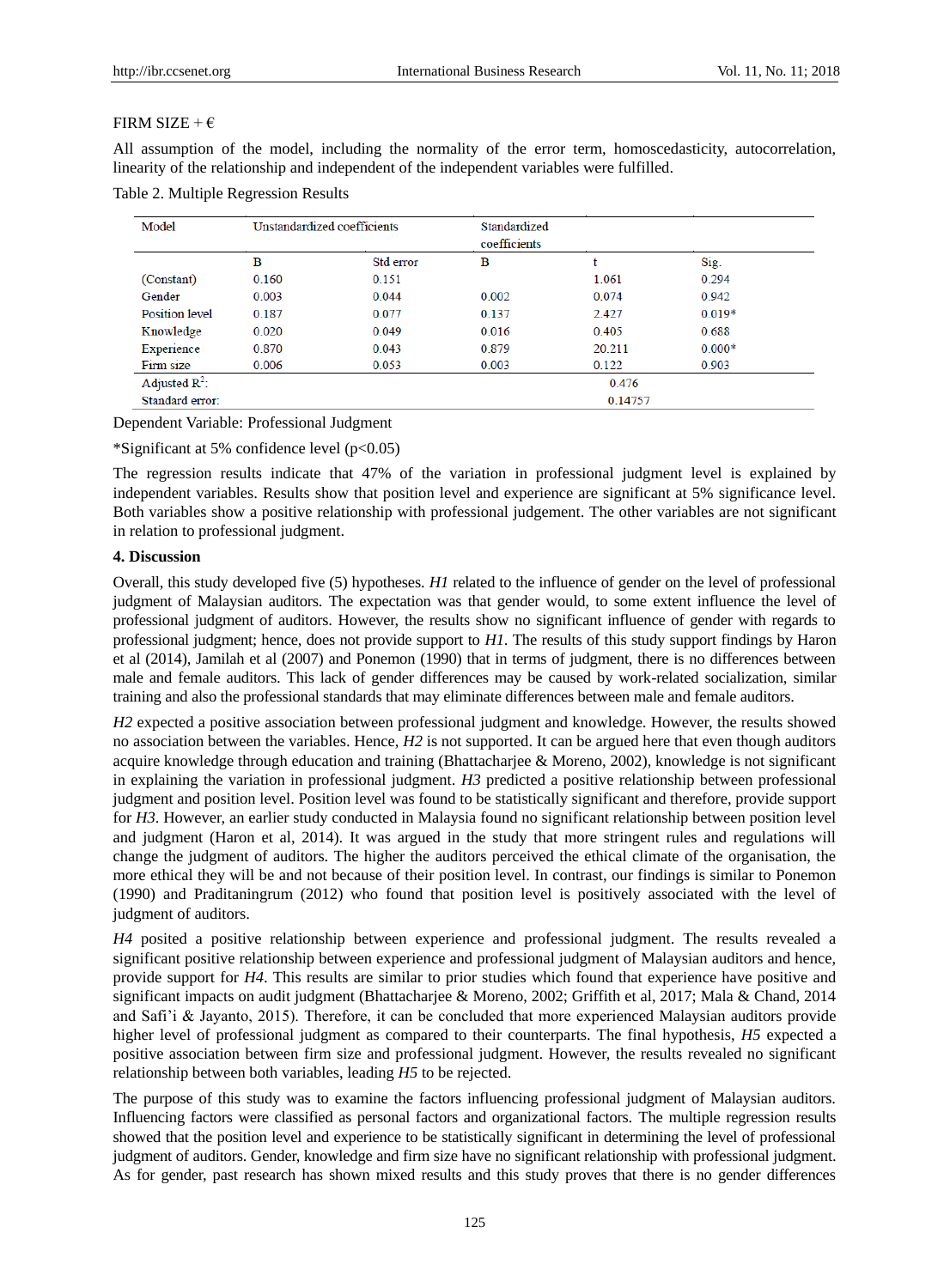among Malaysian auditors in terms of their professional judgment. Even though past research has shown that knowledge has a positive relationship with professional judgment, this study finds no significant relationship between the two variables. With regard to firm size, this study finds similar results of prior Malaysian study (Haron et al., 2014) that there is no significant relationship between firm size and judgment.

This study offers several implications. In terms of the practical implications, this study provides insights into significant factors that influence professional judgment of Malaysian auditors. Besides, the management of audit firms can place emphasis on establishing training to their employees especially for the junior staff. Exposing junior auditors at the early stage might improve their professional judgment when facing with complexities of assignments. Despite the implications, this study is still subject to several limitations. The limitations may affect the usefulness and generalizability of this study. However, they can serve as basis for future research. First, this study used representative sampling and it may not be representative of Malaysian auditors because of the small sample size. Future studies should attempt for a larger sample size than this study for representativeness of the Malaysian auditor's population. Secondly, this study involves the use of questionnaire survey only. Future studies may attempt to adopt a different approach such as the interviews or case study questions to better evaluate the factors influencing professional judgment of auditors.

#### **Acknowledgement**

This work was funded by Universiti Pendidikan Sultan Idris under University Research Grant Code 2017-0516-106-01.

#### **References**

- Aasmund, E., William, F., Messier, Jr., Steven, M. G. , Douglas, F. P., Samsuwated, Z. M. A., … Aida, H. I. R. J. J. (2014). *Principle of Auditing & Assurance Services in Malaysia*. McGraw Hill Book Education.
- Abu Bakar, N. B., & Ahmad, M. (2009). Auditor Independence : Malaysian Accountants " Perceptions. *International Journal of Business and Management*, *4*(12), 129–141. Retrieved from www.ccsenet.org/journal.html
- Agoglia, C. P., Doupnik, T. S., & Tsakumis, G. T. (2011). Principles-based versus rules-based accounting standards: The influence of standard precision and audit committee strength on financial reporting decisions. *Accounting Review*, *86*(3), 747–767. https://doi.org/10.2308/accr.00000045
- Bennett, B., Bradbury, M., & Prangnell, H. (2006). Rules, principles and judgments in accounting standards. *Abacus*, *42*(2), 189-204. https://doi.org/10.1111/j.1467-6281.2006.00197.x
- Bhattacharjee, S., & Moreno, K. (2002). The Impact of Affective Information on the Professional Judgments of More Experienced and Less Experienced Auditors. *Journal of Behavioral Decision Making*, *15*(4), 361-377. https://doi.org/10.1002/bdm.420
- Emby, C., & Gibbins, M. (1987). Good judgment in public accounting: Quality and justification. *Contemporary Accounting Research*, *4*(1), 287-313. https://doi.org/10.1111/j.1911-3846.1987.tb00668.x
- Farma, I., Karamoy, H., & Datu, C. (2016). Analisis Faktor- Faktor Audit Judgment. *Jurnal EMBA*, *5*(1), 20-29.
- Fumagalli, M., Ferrucci, R., Mameli, F., Marceglia, S., Mrakic-Sposta, S., Zago, S., … Priori, A. (2010). Gender-related differences in moral judgments. *Cognitive Processing*, *11*(3), 219-226. https://doi.org/10.1007/s10339-009-0335-2
- Haron, H., Ismail, I., Ibrahim, D. N., & Na, A. Lo. (2014). Factors influencing ethical judgment of auditors in Malaysia. *Malaysian Accounting Review*, *13*(2).
- Heyrani, F., Banimahd, B., & Roudposhti, F. R. (2016). Investigation of the Effect of Auditors" Professionalism Levels on their Judgment to Resolve the Conflict between Auditor and Management. *Procedia Economics and Finance*, *36*(16), 177-188. https://doi.org/10.1016/S2212-5671(16)30029-6
- Jamilah, S., Fanani, Z., & Chandr, G. (2007). Pengaruh Gender, Tekanan Ketaatan, dan Kompleksitas Tugas terhadap Audit Judgment. *Simposium Nasional Akuntansi 10*, 1-30.
- Limen, M. M. P., Karamoy, H., & Gamaliel, H. (2017). Analisi faktor-faktor yang mempengaruhi audit judgment pada auditor. *Jurnal Riset Akuntansi Going Concern*, *12*(2).
- Mala, R., & Chand, P. (2014). Impacts of additional guidance provided on international financial reporting standards on the judgments of accountants. *International Journal of Accounting*, *49*(2), 263-288. https://doi.org/10.1016/j.intacc.2014.04.008